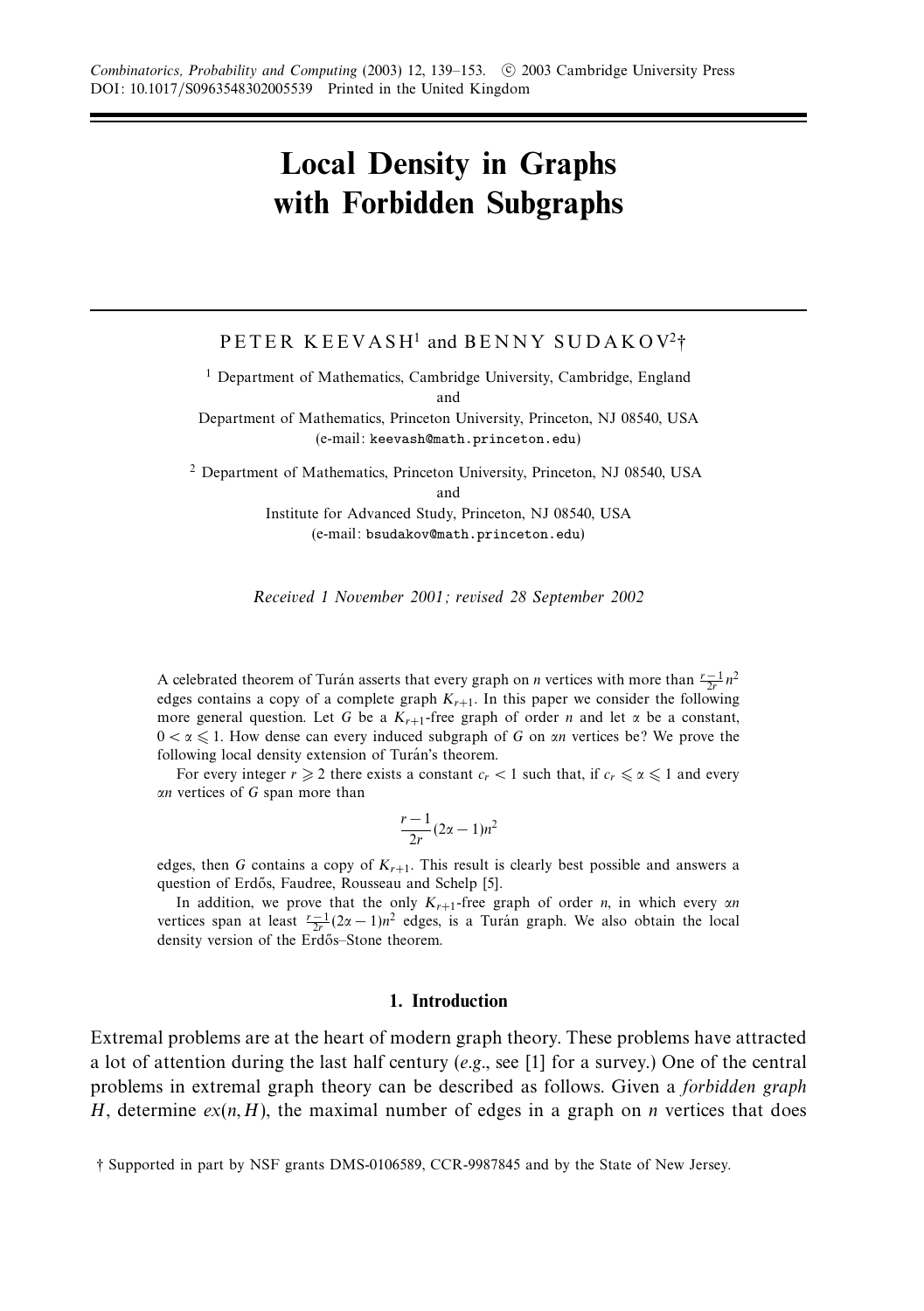not contain *H* as a subgraph. In the case when *H* is  $K_{r+1}$ , a complete graph of order  $r + 1$ , the value  $ex(n, K_{r+1})$  was determined in 1941 by Turan. His celebrated theorem asserts that every graph on *n* vertices with more than  $\frac{r-1}{2r}n^2$  edges contains a copy of a  $K_{r+1}$ . Let  $T_r(n)$  denote a complete *r*-partite graph on *n* vertices with class sizes as equal as possible (usually called a *Turán graph*). More precisely, Turán proved that  $T_r(n)$  is the only extremal  $K_{r+1}$ -free graph of order *n*, i.e., it is the only graph of order *n* and of size  $ex(n, K_{r+1})$  that contains no copy of  $K_{r+1}$ .

In this paper we consider the following more general question. Let *G* be a  $K_{r+1}$ -free graph of order *n* and let  $\alpha$  be a constant,  $0 < \alpha \le 1$ . Suppose that every  $\alpha n$  vertices of *G* span at least  $\beta n^2$  edges. How large can the function  $\beta(\alpha)$  be? This problem was raised by Erdős, Faudree, Rousseau and Schelp in [5]. They conjectured that, in the case when  $r = 2$ ,  $\beta$  is determined by a family of extremal triangle-free graphs. In particular, when  $\alpha \geq 17/30$  they suggested that the complete bipartite graph with equal sides has the greatest *local density*, which is  $\beta = \frac{2\alpha - 1}{4}$ . They proved that indeed this value of  $\beta$  is best possible for a certain range of *α*. Later, their result was extended by Krivelevich [7], who proved that this conjecture holds for  $\alpha \geq \frac{3}{5}$ . For the values of  $\alpha \leq 17/30$  it appears that there are graphs with higher local density than the Turan graph. In particular, Erdős and his co-workers observed that the blow-up of a 5-cycle has this property. This led them to a more general conjecture about the dependence of *β* on *α* (see, e.g., [5], [7], [2] for more details and discussions).

Also in [5] Erdős, Faudree, Rousseau and Schelp posed the problem of determining the best local density in  $K_{r+1}$ -free graphs for  $r > 2$ . They conjectured that for  $\alpha$  sufficiently close to 1 the *r*-partite Turán graph has the highest local density. It is easy to check that for  $\alpha \ge \frac{r-1}{r}$  every subset of  $T_r(n)$  of size  $\alpha n$  contains at least  $\frac{r-1}{2r}(2\alpha-1)n^2$  edges. In this paper we prove the conjecture of [5]. We also obtain a slightly stronger statement, which extends the original result in [5] even in the triangle-free case, namely that the Turán graph is the only extremal graph for this problem. Our main result is as follows.

**Theorem 1.1.** Let  $r \geq 1$  and let G be a  $K_{r+1}$ -free graph on *n* vertices. If  $1 - \frac{1}{2r^2} \leq \alpha \leq 1$ , then *G* contains a set of  $\alpha n$  vertices spanning at most  $\frac{r-1}{2r}(2\alpha-1)n^2$  edges. Moreover, if *G is a K<sub>r+1</sub>-free graph of order <i>n* in which every αn vertices span at least  $\frac{r-1}{2r}(2α-1)n^2$  edges, then *G* is the Turán graph.

This result can be also viewed as a modest first step towards a solution of a problem of Chung and Graham [3]. They conjectured that for  $r \geq 3$  the Turan graph has the best local density even for *α* as low as 1*/*2.

Another fundamental result in extremal graph theory is the Erdős–Stone theorem [4]. They proved that, if the density of a graph *G* is slightly larger than that of the *r*-partite Turán graph, then G not only contains a clique of size  $r + 1$  but also any fixed graph of chromatic number  $r + 1$ . More precisely, let  $K_{r+1}(t)$  denote a complete  $(r + 1)$ partite graph in which each class has size *t*. Then Erdős and Stone proved the following result.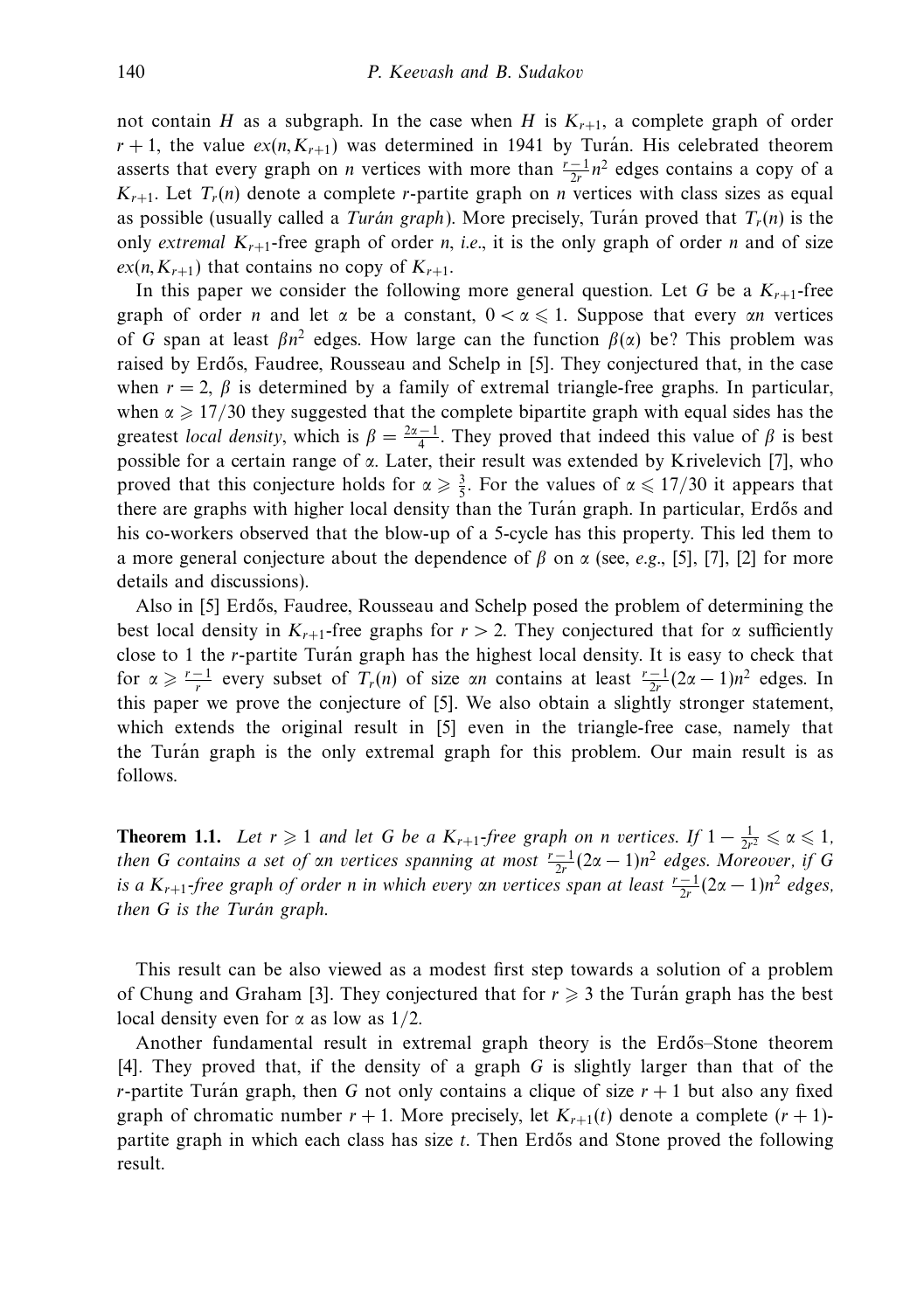**Theorem 1.2.** For all fixed positive integers *r* and *t*, we have

$$
ex(n, K_{r+1}(t)) = \left(\frac{r-1}{2r} + o(1)\right) n^2.
$$

The following corollary follows immediately from this theorem.

**Corollary 1.3.** Let *H* be a fixed graph with chromatic number  $\chi(H) = p \geq 2$ . Then

$$
ex(n, H) = \left(\frac{p-2}{2(p-1)} + o(1)\right) n^2.
$$

Using our main theorem together with Szemerédi's Regularity Lemma, we can deduce the following result about edge distribution in graphs with any fixed forbidden subgraph. This theorem is the natural local density generalization of the Erdős–Stone theorem.

**Theorem 1.4.** Let  $r \ge 2$ ,  $t \ge 1$  and let G be a graph on *n* vertices not containing  $K_{r+1}(t)$ as a subgraph. If  $1 - \frac{1}{2r^2} \leqslant \alpha \leqslant 1$ , then *G* has a subset of *αn* vertices containing at most  $(\frac{r-1}{2r}(2\alpha-1)+o(1))n^2$  edges.

**Corollary 1.5.** Let *H* be a fixed graph with chromatic number  $\chi(H) = p \geq 2$  and let 1 −  $\frac{1}{2(p-1)^2}$  ≤  $\alpha$  ≤ 1. If *G* is a graph on *n* vertices not containing *H* as a subgraph, then *G* has *a* subset of an vertices containing at most  $(\frac{p-2}{2(p-1)}(2\alpha-1)+o(1))n^2$  edges.

The rest of this paper is organized as follows. In the next section we prove Theorem 1.1 in the simplest case  $r = 3$ , so as to illustrate the main idea of the proof, and also to get a better lower bound on  $\alpha$  than the one guaranteed by this theorem. In Section 3 we prove our main result and also show that the Turan graph is the only extremal graph for the local density problem. Next, in Section 4 we use Szemerédi's Regularity Lemma to prove the local density version of the Erdős–Stone theorem. The final section contains some concluding remarks and open problems.

Throughout the paper we omit all floor and ceiling signs whenever these are not crucial, to simplify the presentation. We also want to present the following observation that justifies this, even without assuming that *n* is sufficiently large. Let *H* be a  $K_{r+1}$ -free graph of order *k* such that every  $\lfloor \alpha k \rfloor$  vertices of *H* span at least  $\lfloor \beta k^2 \rfloor + 1$  edges. Let *G* be a graph obtained from *H* by substituting for every vertex *i* an independent set  $V_i$ of size  $n/k$ , and for every edge  $(i, j) \in E(H)$  connecting the sets  $V_i$  and  $V_j$  by a complete bipartite graph. By definition *G* is also a  $K_{r+1}$ -free graph and has order *n*. Consider a set *S* of [*αn*] vertices of *G* which spans the minimal number of edges. It is easy to see that *S* either contains or is disjoint from sets  $V_i$  for all but at most one index *i*. Otherwise there are two classes  $V_i$  and  $V_j$  such that  $0 < |S \cap V_i| \leq |S \cap V_j| < n/k$ . Then, by deleting any vertex of *S* from  $V_i$  and adding a new vertex to *S* from  $V_j$ , we clearly decrease the number of edges spanned by *S*. Therefore *S* contains  $\lfloor \alpha k \rfloor$  sets *V<sub>i</sub>*, so it spans at least  $(\lfloor \beta k^2 \rfloor + 1)(n/k)^2 = \beta_1 n^2$  edges, for some  $\beta_1 > \beta$ . This shows that, in order to prove that every  $K_{r+1}$ -free graph of order *n* contains  $\lfloor \alpha n \rfloor$  vertices which span at most  $\lfloor \beta n^2 \rfloor$  edges, it is sufficient to show that it contains such a set spanning at most  $\lfloor (\beta + o(1))n^2 \rfloor$  edges.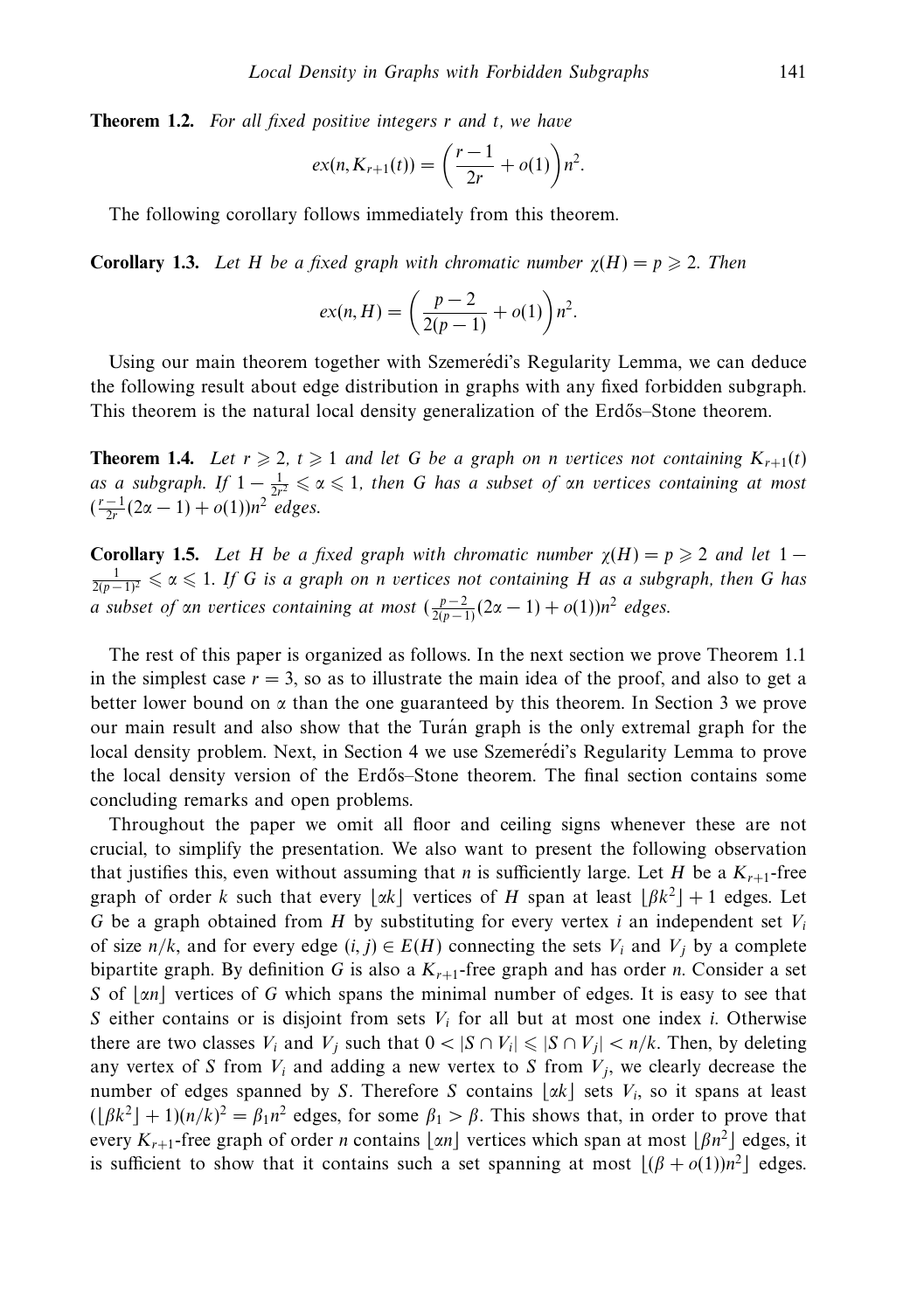Since all rounding errors can change the number of edges only by at most  $o(n^2)$ , we can indeed ignore them. Also, by the above argument, we may and will assume that whenever we write  $e(X) > \beta n^2$  we actually have  $e(X) > \beta_1 n^2$  for some  $\beta_1 > \beta$ .

We close this section with some conventions and notation. Let  $G = (V, E)$  be a graph and let *X* and *Y* be two disjoint subsets of *G*. Then we let  $e(X, Y)$  denote the number of edges of *G* adjacent to exactly one vertex from *X* and one from *Y* . Similarly, *E*(*X*) denotes the set of edges spanned by a subset *X* of *G* and  $e(X)$  stands for  $|E(X)|$ . Also  $e(G) = |E(G)|$ . The neighbourhood  $N(v)$  of a vertex *v* is the set of vertices of *G* adjacent to it. For a subset of vertices *Y* and a vertex *v*, we let  $d<sub>Y</sub>(v)$  denote the number of neighbours of *v* in the set *Y* . Finally, a function which tends to zero arbitrarily slowly with *n* is denoted by *o*(1).

## **2. Main idea**

In this section we illustrate the main idea that we are going to use for the general case by presenting the proof for  $r = 3$ . This proof also gives a better lower bound on  $\alpha$  than the one guaranteed by Theorem 1.1. We obtain the following result.

**Theorem 2.1.** Let G be a  $K_4$ -free graph on *n* vertices and let  $0.8661 \le \alpha \le 1$ . Then G *contains a subset of αn vertices spanning at most*  $\frac{2\alpha-1}{3}n^2$  *edges.* 

To prove this theorem we need a few technical lemmas. First we obtain an upper bound on the number of edges spanned by a subset of *G* of size *αn* which has the following special structure.

**Lemma 2.2.** Let *H* be a *K*4-free graph of order *αn*. Suppose also that the vertex set of *H* is a union of three disjoint sets *X*, *Y* and *Z* such that *X* is an independent set and *Y* can be covered by a set of disjoint triangles. Denote  $|X| = xn, |Y| = yn$  and  $|Z| = zn$ . Then

$$
\frac{e(H)}{n^2} \leqslant \frac{1}{3}\alpha^2 - \frac{1}{12}(2x - z)^2 + \frac{e(Z)}{n^2} - \frac{1}{4}z^2.
$$

**Proof.** Let *v* be a vertex which does not belong to *Y*. Since *H* is  $K_4$ -free, then it is easy to see that *v* is adjacent to at most two vertices of any triangle in *Y*. Therefore  $d_Y(v) \leq \frac{2}{3}|Y|$ . In addition we can apply Turán's theorem to the  $K_4$ -free subgraph induced by *Y* and obtain  $e(Y) \le \frac{1}{3} |Y|^2$ . Since, by definition,  $x + y + z = \alpha$ , we finally conclude that

$$
\frac{e(H)}{n^2} = \frac{1}{n^2}(e(X) + e(Y) + e(Z) + e(X, Y) + e(Y, Z) + e(X, Z))
$$
  
\n
$$
\leq \frac{1}{3}y^2 + \frac{e(Z)}{n^2} + \frac{2}{3}xy + \frac{2}{3}zy + xz
$$
  
\n
$$
= \frac{1}{3}(x + y + z)^2 - \frac{1}{3}x^2 - \frac{1}{3}z^2 + \frac{e(Z)}{n^2} + \frac{1}{3}xz
$$
  
\n
$$
= \frac{1}{3}\alpha^2 - \frac{1}{12}(2x - z)^2 + \frac{e(Z)}{n^2} - \frac{1}{4}z^2.
$$

Next we need the following easy lower bound on the size of a maximum independent set in a  $K_4$ -free graph.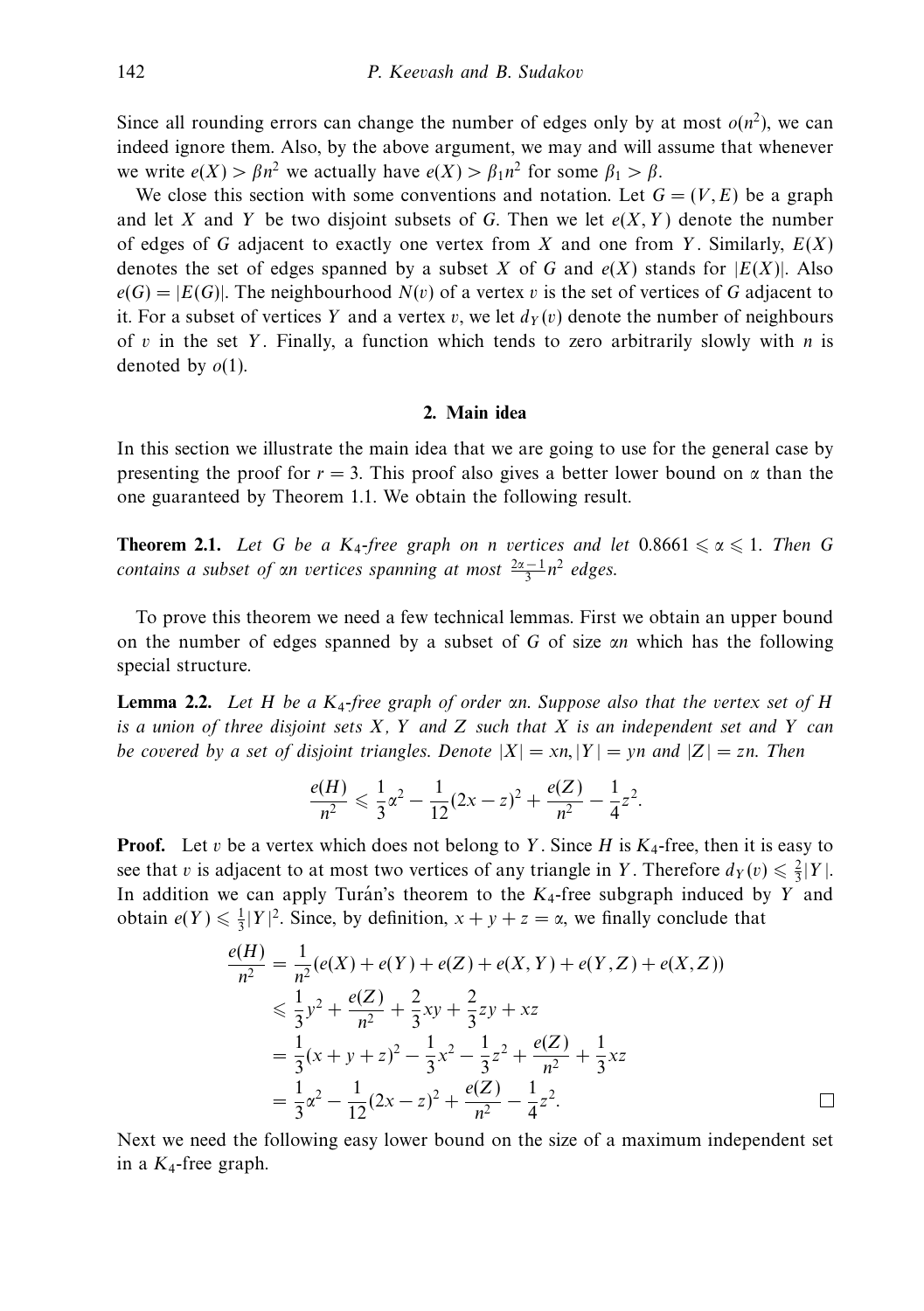**Lemma 2.3.** Let *G* be a *K*4-free graph with *n* vertices and *m* edges. Then it contains an independent set of size at least  $\frac{4m}{n} - n$ .

**Proof.** Consider the sum

$$
\sum_{(x,y)\in E(G)} d(x) + d(y) = \sum_{x\in V(G)} d(x)^2 \geqslant n \left( \frac{\sum_{x\in V(G)} d(x)}{n} \right)^2 = \frac{4m^2}{n}.
$$

Hence, there exists an edge  $(x, y)$  with  $d(x) + d(y) \ge \frac{4m}{n}$ . Since *G* is *K*<sub>4</sub>-free, then clearly  $N(x) \cap N(y)$  is an independent set of size at least  $\frac{4m}{n} - n$ .

**Corollary 2.4.** Let *G* be a *K*4-free graph of order *n* such that every *αn* vertices of *G* span at least  $\frac{2\alpha-1}{3}n^2$  edges, and let 0.8661 < α ≤ 1. Then *G* contains an independent set of size at least  $\frac{9}{4}(1-\alpha)n$ .

**Proof.** Let *m* denote the number of edges of *G*. Let *W* be a random subset of vertices of *G* of size *αn*. Then, for every edge  $e \in E(G)$ , the probability that  $e \in E(W)$  is at most

$$
\Pr(e \in E(W)) = \frac{\binom{n-2}{2n-2}}{\binom{n}{2n}} = \frac{\alpha n(\alpha n - 1)}{n(n-1)} \leq \alpha^2.
$$

Therefore the expected value of  $e(W)$  is at most  $\alpha^2m$ . Hence we conclude that there exists a subset *W* of size  $\alpha n$  which spans at most  $\alpha^2 m$  edges. This implies that

$$
m \geqslant \frac{e(W)}{\alpha^2} \geqslant \frac{2\alpha - 1}{3\alpha^2} n^2.
$$

Next, by Lemma 2.3 we have that *G* contains an independent set of size at least

$$
\frac{4m}{n} - n \geqslant \left(4\frac{2\alpha - 1}{3\alpha^2} - 1\right)n.
$$

Now some simple but tedious computations, which we omit here, show that  $4(\frac{2\alpha-1}{3\alpha^2})-1 \geq$  $\frac{9}{4}(1-\alpha)$  for all  $\alpha > 0.8661$ . This completes the proof.

Finally we need the following result proved by Krivelevich [7].

**Proposition 2.5.** Let *G* be a triangle-free graph on *n* vertices and let  $3/5 \le \alpha \le 1$ . Then *G contains a subset of αn vertices spanning at most*  $\frac{2\alpha - 1}{4}$ *n*<sup>2</sup> edges.

Having finished all the necessary preparations, we are now ready to complete the proof of our first result.

**Proof of Theorem 2.1.** We assume that there exists a  $K_4$ -free graph *G* on *n* vertices such that every *αn* vertices of *G* span strictly more than  $\frac{2\alpha - 1}{3}n^2$  edges, and obtain a contradiction.

By Corollary 2.4, *G* contains an independent set *U* of size  $\frac{9}{4}(1 - \alpha)$ . Let *T* be the largest subset of  $G - U$  which can be covered by vertex-disjoint triangles. Denote  $|T|/n$  by t. Let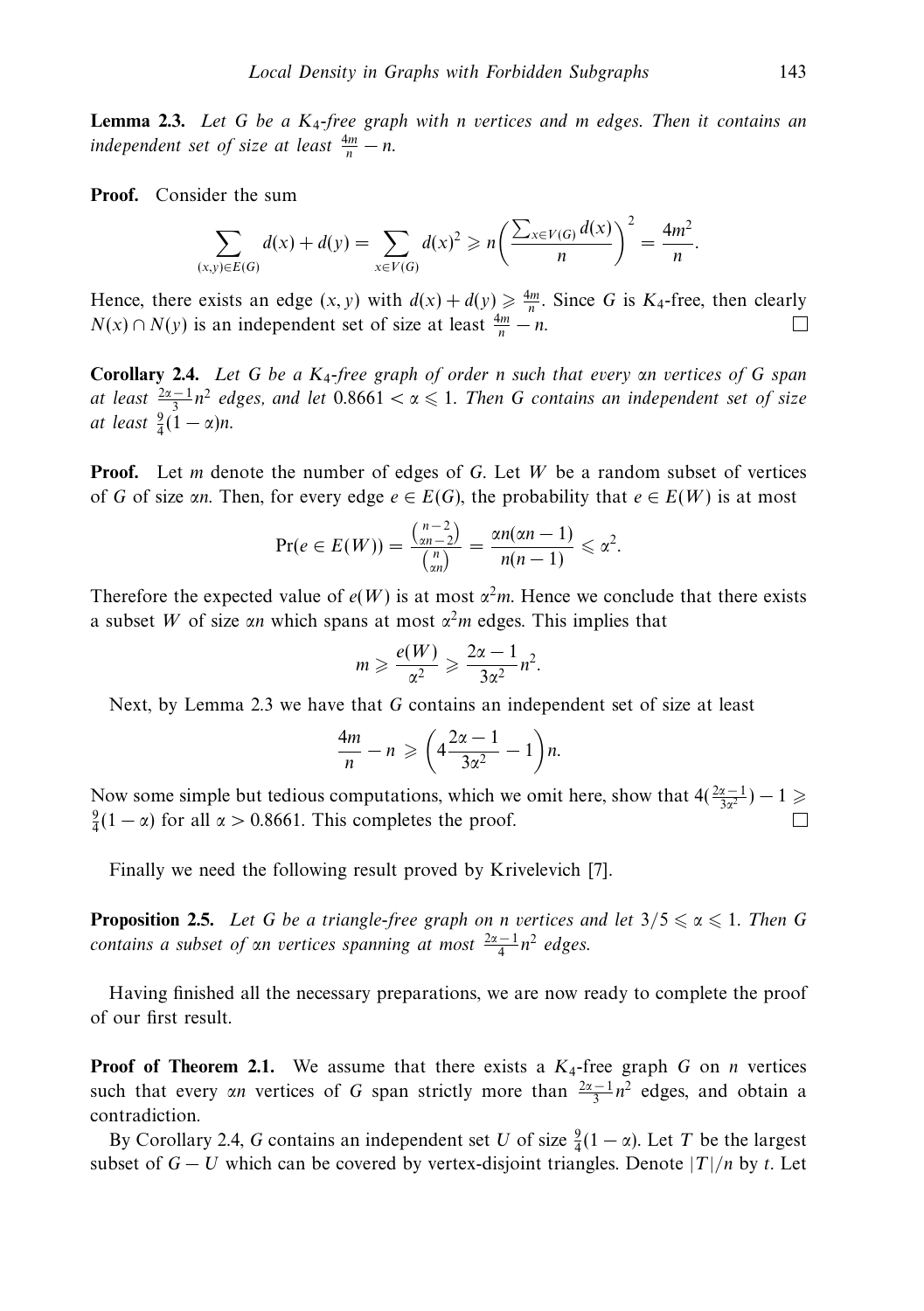*S* be the complement of  $U \cup T$  and let  $s = |S|/n$ . Note that by definition the subgraph induced by *S* is triangle-free, and that  $\frac{9}{4}(1 - \alpha) + t + s = 1$ .

Let  $X_1$  be any subset of *U* of size  $\frac{5}{4}(1-\alpha)n$ , and let  $Y_1 = T$ ,  $Z_1 = S$ . Consider the subgraph  $H_1$  induced by the disjoint union of  $X_1, Y_1$  and  $Z_1$ . Then, by applying Lemma 2.2 to  $H_1$ , we obtain

$$
\frac{1}{n^2}e(H_1) \leq \frac{1}{3}\alpha^2 - \frac{1}{12}\left(\frac{5}{2}(1-\alpha)-s\right)^2 + \frac{e(S)}{n^2} - \frac{1}{4}s^2 \leq \frac{1}{3}\alpha^2 - \frac{1}{12}\left(\frac{5}{2}(1-\alpha)-s\right)^2,
$$

where in the last inequality we applied Turán's theorem to the triangle-free graph  $G[S]$ to deduce  $e(S) \le \frac{1}{4}s^2$ . On the other hand, since the vertex set of  $H_1$  has size *αn*, we know that  $\frac{1}{n^2}e(H_1) > \frac{2\alpha - 1}{3} = \frac{1}{3}(\alpha^2 - (1 - \alpha)^2)$  so we obtain  $\frac{1}{12}(\frac{5}{2}(1 - \alpha) - s)^2 < \frac{1}{3}(1 - \alpha)^2$ , that is,

$$
\left| \frac{5}{2}(1 - \alpha) - s \right| < 2(1 - \alpha). \tag{2.1}
$$

*.*

In particular, this implies  $s < \frac{9}{2}(1 - \alpha)$ .

Define the value of *q* to be  $q = \frac{(1 - \alpha) - t}{3}$  if  $t < (1 - \alpha)$  and zero otherwise. Certainly *s* ≥ 3*q*, since otherwise *U* would be independent of size at least *αn*, which contradicts our assumption about *G*. Let  $X_2$  be a subset of *U* of size  $(\frac{9}{4}(1-\alpha) - q)n$ , let  $Z_2$  be a subset of *S* of size  $(s - 2q)n$  and let  $Y_2$  be a subset obtained by deleting  $(\frac{1-\alpha}{3} - q)n$  vertex-disjoint triangles from *T*. Note that by definition  $|X_2| + |Y_2| + |Z_2| = \alpha n$ . As before, by applying Lemma 2.2 to the graph  $H_2$  with the vertex set  $X_2 \cup Y_2 \cup Z_2$ , we conclude that

$$
\frac{1}{n^2}e(H_2) \leq \frac{1}{3}\alpha^2 - \frac{1}{12}\left(\frac{9}{2}(1-\alpha) - 2q - s + 2q\right)^2
$$

$$
+ \frac{e(Z_2)}{n^2} - \frac{1}{4}|Z_2|^2 \leq \frac{1}{3}\alpha^2 - \frac{1}{12}\left(\frac{9}{2}(1-\alpha) - s\right)^2
$$

Again as before, we deduce  $\frac{1}{12}(\frac{9}{2}(1-\alpha)-s)^2 < \frac{1}{3}(1-\alpha)^2$ . This implies  $|\frac{9}{2}(1-\alpha)-s| <$  $2(1 - \alpha)$ , so that  $s > \frac{5}{2}(1 - \alpha)$ .

Next consider the triangle-free subgraph induced by the set *S*. Since

$$
\alpha_1 = \frac{s - (1 - \alpha)}{s} = 1 - \frac{(1 - \alpha)}{s} > 1 - \frac{2}{5} = \frac{3}{5},
$$

by Proposition 2.5 *G*[*S*] contains a subset  $Z_3$  of size  $(s - (1 - \alpha))n$  such that

$$
e(Z_3) \leqslant \frac{2\alpha_1 - 1}{4}s^2 = \frac{s(s - 2(1 - \alpha))}{4}n^2 = \frac{1}{4}((s - (1 - \alpha))^2 - (1 - \alpha)^2)n^2.
$$

Finally, let  $X_3 = U$  and  $Y_3 = T$ . Then, by applying Lemma 2.2 to the graph  $H_3$  with the vertex set  $X_3 \cup Y_3 \cup Z_3$ , we deduce

$$
\frac{1}{n^2}e(H_3) \leq \frac{1}{3}\alpha^2 - \frac{1}{12}\left(\frac{11}{2}(1-\alpha) - s\right)^2 + \frac{e(Z_3)}{n^2} - \frac{1}{4}(s - (1-\alpha))^2
$$
  

$$
\leq \frac{1}{3}\alpha^2 - \frac{1}{12}\left(\frac{11}{2}(1-\alpha) - s\right)^2 - \frac{1}{4}(1-\alpha)^2.
$$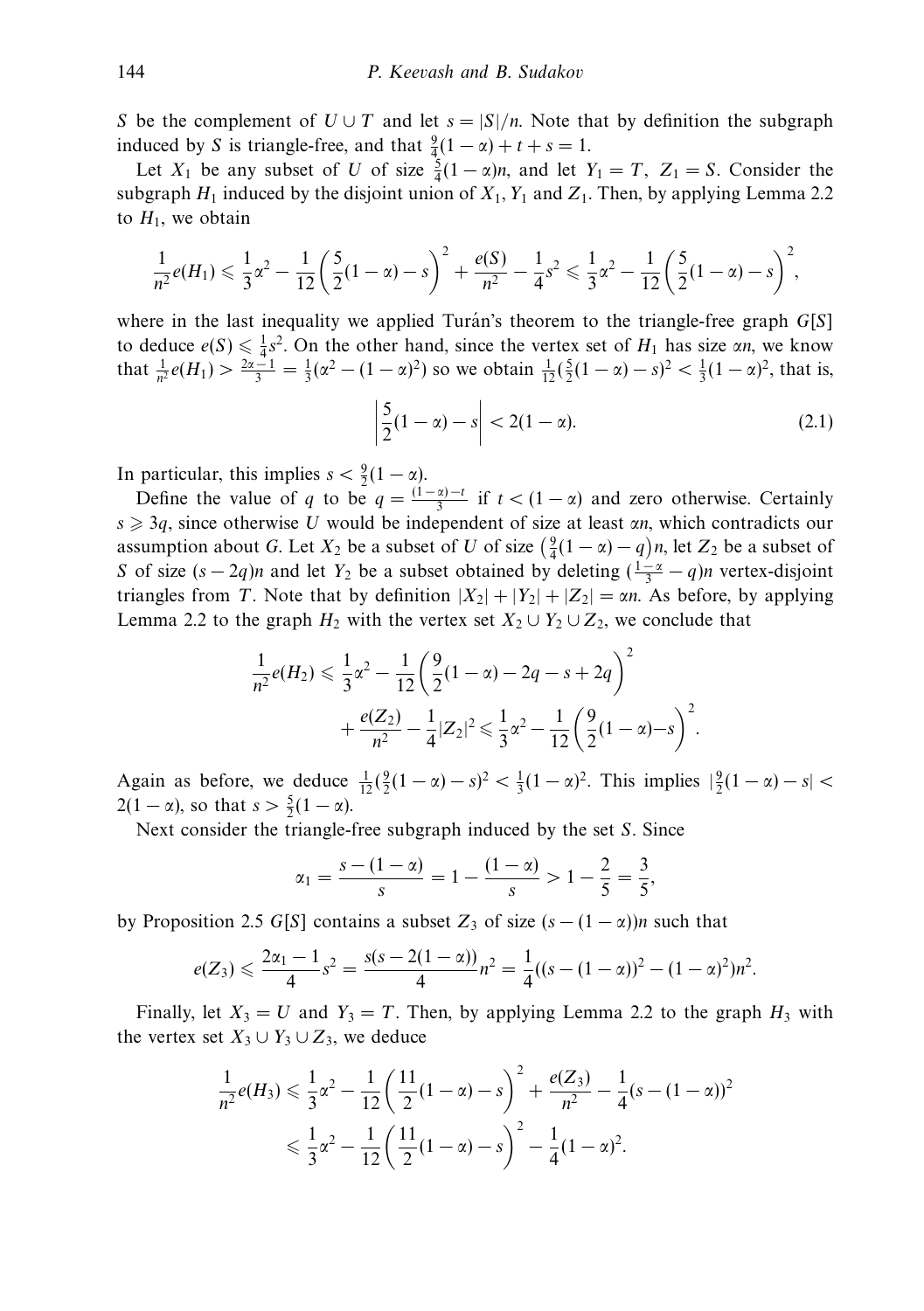Again, since  $H_3$  has *αn* vertices it satisfies  $\frac{1}{n^2}e(H_3) > \frac{1}{3}(\alpha^2 - (1 - \alpha)^2)$ . Hence

$$
\frac{1}{12} \left( \frac{11}{2} (1 - \alpha) - s \right)^2 < \frac{1}{12} (1 - \alpha)^2.
$$

Therefore

$$
\left|\frac{11}{2}(1-\alpha)-s\right| < (1-\alpha),
$$

which implies that  $s > \frac{9}{2}(1 - \alpha)$ . This contradicts inequality (2.1) and completes the proof of the theorem. П

# **3. Edge distribution in**  $K_{r+1}$ -free graphs

In this section we use the ideas of the proof for the case  $r = 3$  to obtain our main result. For the sake of clarity of presentation we will make no attempt to optimize our estimates. At the end of this section we describe a recurrence relation that computes the best possible bounds on *α* which can be obtained using our proof. We also compute these bounds for a few small values of *r*.

To prove Theorem 1.1 we need a few technical lemmas. First we obtain an upper bound on the number of edges spanned by a subset of size  $\alpha n$  of a  $K_{r+1}$ -free graph, which has the following special structure.

**Lemma 3.1.** Let  $r \geq 2$  and let *H* be a  $K_{r+1}$ -free graph with the vertex set of *H* a union of three disjoint sets *X*, *Y* and *Z* such that *X* is an independent set and *Y* can be covered by a set of disjoint copies of  $K_r$ . Denote  $|X| = xn$ ,  $|Y| = yn$  and  $|Z| = zn$ . Then

$$
\frac{1}{n^2}e(H) \leqslant \frac{r-1}{2r}(x+y+z)^2 - \frac{1}{2r(r-1)}((r-1)x-z)^2 + \frac{1}{n^2}e(Z) - \frac{r-2}{2(r-1)}z^2.
$$

**Proof.** Let *v* be a vertex which does not belong to *Y*. Since *H* is  $K_{r+1}$ -free, then it is easy to see that *v* is adjacent to at most  $r - 1$  vertices of any copy of  $K_r$  in *Y*. Therefore  $d_Y(v) \leq \frac{r-1}{r} |Y|$ . In addition we can apply Turan's theorem to the  $K_{r+1}$ -free subgraph induced by *Y* and obtain  $e(Y) \le \frac{r-1}{2r} |Y|^2$ . So we conclude that

$$
\frac{1}{n^2}e(H) = \frac{1}{n^2}(e(X) + e(Y) + e(Z) + e(X, Y) + e(Y, Z) + e(X, Z))
$$
\n
$$
\leq \frac{r-1}{2r}y^2 + \frac{1}{n^2}e(Z) + \frac{r-1}{r}xy + \frac{r-1}{r}zy + xz
$$
\n
$$
= \frac{r-1}{2r}(x+y+z)^2 - \frac{r-1}{2r}x^2 - \frac{r-1}{2r}z^2 + \frac{1}{n^2}e(Z) + \frac{1}{r}xz
$$
\n
$$
= \frac{r-1}{2r}(x+y+z)^2 - \frac{1}{2r(r-1)}((r-1)x-z)^2 + \frac{1}{n^2}e(Z) - \frac{r-2}{2(r-1)}z^2. \quad \Box
$$

For a graph *G* and integer *t*, let *Nt* denote the number of copies of a complete graph *Kt* contained in *G*. We need the following useful result, which was proved by Moon and Moser [8].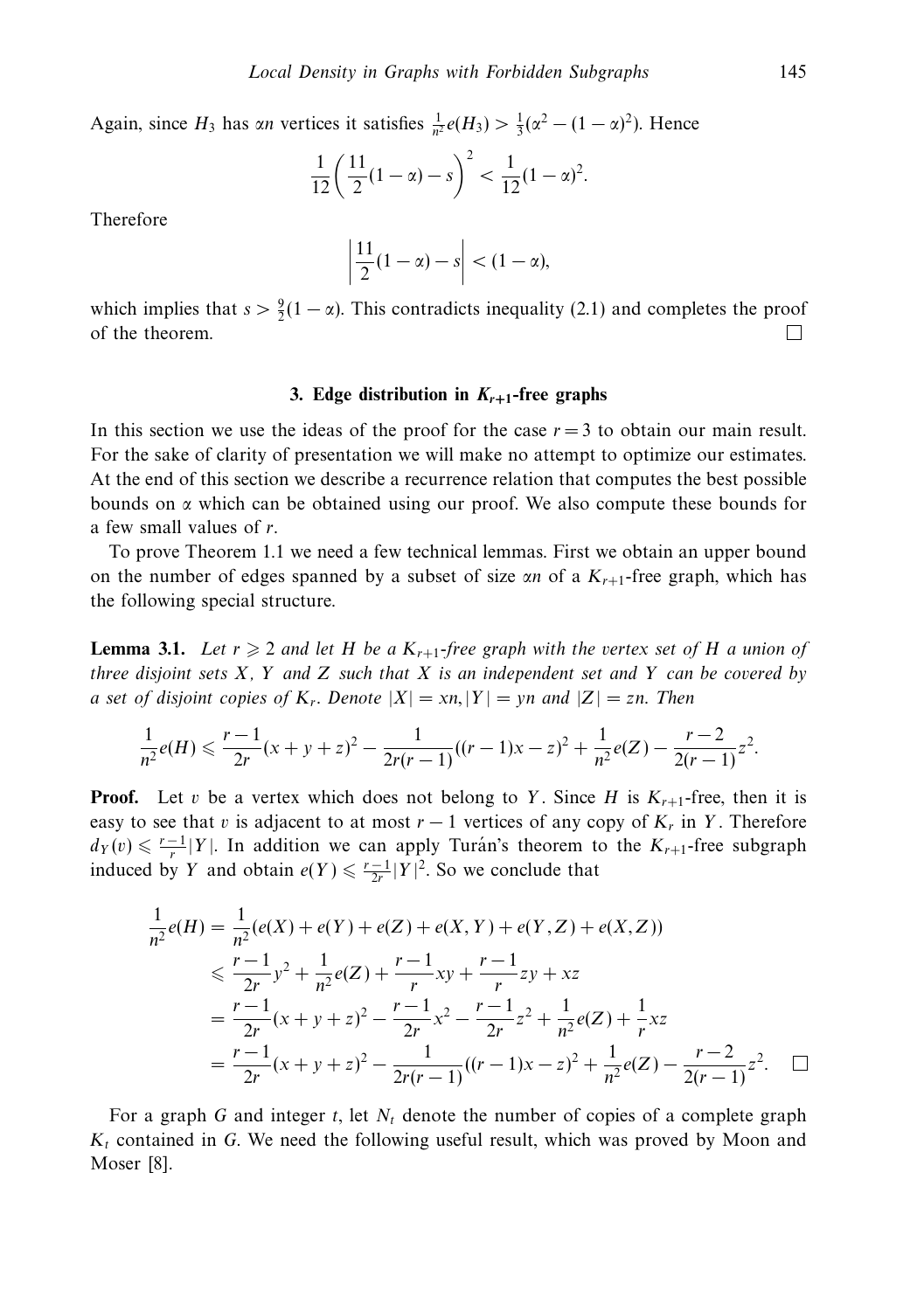**Proposition 3.2.** For any graph *G* of order *n* and integer  $t \ge 2$ , the numbers  $N_t$  satisfy

$$
\frac{N_{t+1}}{N_t} \geq \frac{1}{t^2 - 1} \left( t^2 \frac{N_t}{N_{t-1}} - n \right).
$$

Using this recursion we obtain a lower bound on the size of a maximum independent set in a  $K_{r+1}$ -free graph.

**Lemma 3.3.** Let  $r \geq 2$  be an integer and let G be a  $K_{r+1}$ -free graph with *n* vertices and *m* edges. Then it contains an independent set of size at least  $2(r-1)\frac{m}{n}-(r-2)n$ .

**Proof.** Let  $q \le r$  be minimal such that G is  $K_{q+1}$ -free. Let  $N_t$  be the the number of copies of the complete graph  $K_t$  contained in G. This is nonzero for  $t \leq q$ , in which range we prove the following inequality by induction on *t*:

$$
(t+1)\frac{N_{t+1}}{N_t} \geq 2t\frac{m}{n} - (t-1)n.
$$
 (3.1)

For  $t = 1$  this inequality follows immediately from the definition, since  $N_1 = n$  and  $N_2 = m$ . Now suppose that

$$
t\frac{N_t}{N_{t-1}} \geq 2(t-1)\frac{m}{n} - (t-2)n.
$$

Then by Proposition 3.2 we obtain

$$
(t+1)\frac{N_{t+1}}{N_t} \ge \frac{t+1}{t^2-1} \left( t^2 \frac{N_t}{N_{t-1}} - n \right) \ge \frac{1}{t-1} \left( t \left( 2(t-1)\frac{m}{n} - (t-2)n \right) - n \right)
$$
  
=  $2t \frac{m}{n} - (t-1)n$ .

Note that every complete subgraph of *G* of order *q* contains exactly *q* distinct copies of *Kq*−1. Therefore, by (3.1) there exists a particular clique in *G* of order *q* − 1 which is contained in at least

$$
q\frac{N_q}{N_{q-1}} \geq 2(q-1)\frac{m}{n} - (q-2)n
$$

distinct copies of  $K_q$ . Since G is a  $K_{q+1}$ -free graph, then the set of common neighbours of the vertices in this clique forms an independent set of size at least  $2(q-1)\frac{m}{n} - (q-2)n$ . Of course  $m < n^2/2$ , so  $2(q-1)\frac{m}{n} - (q-2)n \ge 2(r-1)\frac{m}{n} - (r-2)n$ . This completes the proof of the lemma. □

**Corollary 3.4.** Let  $r \ge 2$  be an integer and let G be a  $K_{r+1}$ -free graph of order *n* such that  $every \,$  an vertices of G span at least  $\frac{r-1}{2r}(2\alpha-1)n^2$  edges, and let  $1-\frac{1}{2r^2}\leqslant \alpha \leqslant 1$ . Then G contains an independent set of size at least  $(2r - 1)(1 - \alpha)n$ .

**Proof.** Let *m* denote the number of edges of *G*. Arguing as in Corollary 2.4 we can show that *m* is at least  $\frac{r-1}{2r}(\frac{2\alpha-1}{\alpha^2})n^2$ . Therefore, by Lemma 3.3, *G* contains an independent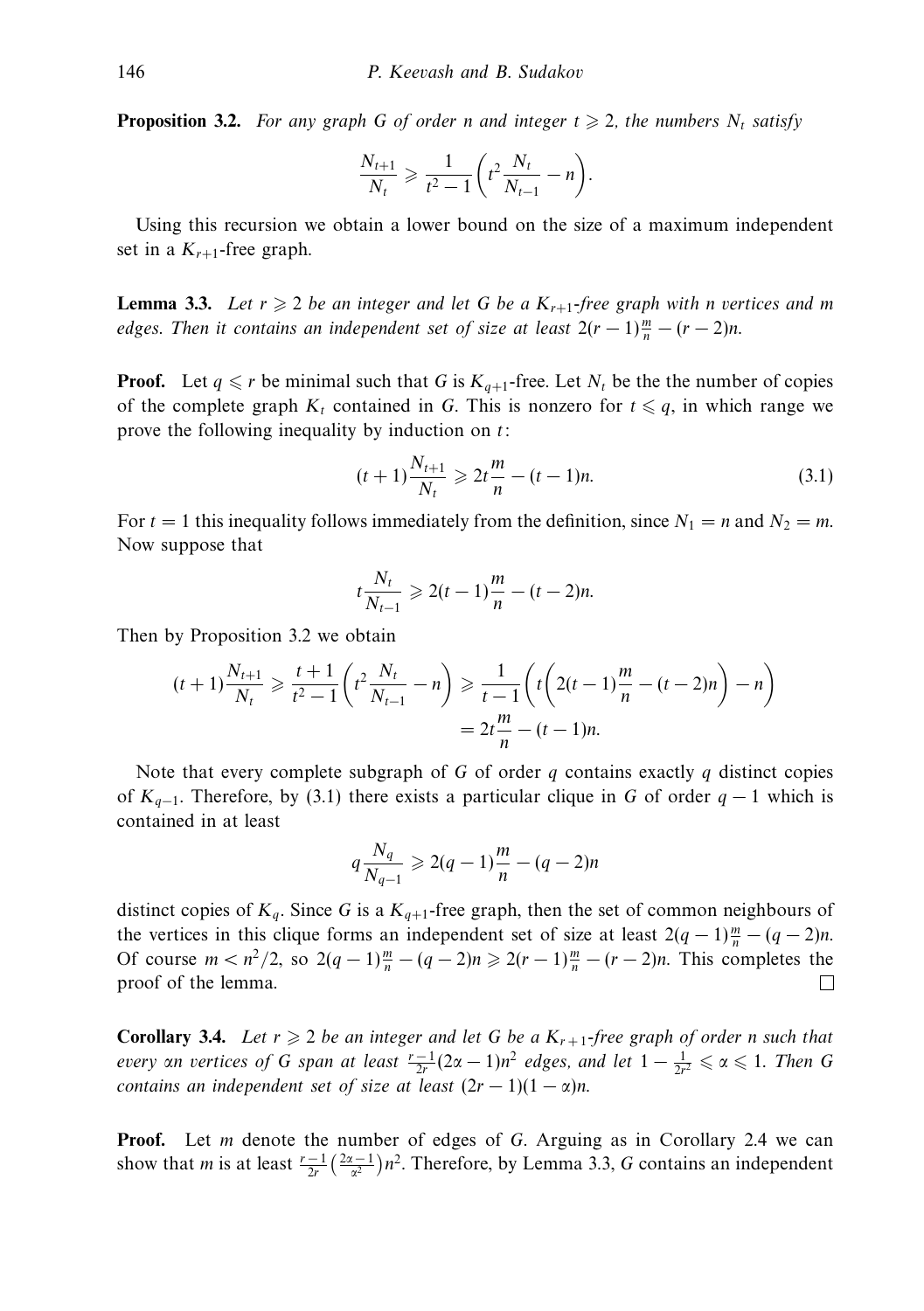set of size

$$
2(r-1)\frac{m}{n}-(r-2)n\geqslant\left(\frac{(r-1)^2}{r}\left(\frac{2\alpha-1}{\alpha^2}\right)-(r-2)\right)n.
$$

So our conclusion is valid whenever

$$
\frac{(r-1)^2}{r}\left(\frac{2\alpha-1}{\alpha^2}\right)-(r-2)\geqslant(2r-1)(1-\alpha).
$$

Setting  $\theta = \frac{1}{\alpha} - 1$ , we can rewrite the latter inequality as

$$
1 - (r - 1)^2 \theta^2 \ge \frac{r(2r - 1)\theta}{1 + \theta} = r(2r - 1)\left(1 - \frac{1}{1 + \theta}\right).
$$
 (3.2)

By our assumption on *α* we have that  $\theta \le \frac{1}{2r^2 - 1}$ . Hence

$$
1 - (r - 1)^2 \theta^2 \geq 1 - \left(\frac{r - 1}{2r^2 - 1}\right)^2 \quad \text{and} \quad \frac{2r - 1}{2r} \geq r(2r - 1)\left(1 - \frac{1}{1 + \theta}\right).
$$

So it suffices to show that

$$
1 - \left(\frac{r-1}{2r^2 - 1}\right)^2 \geqslant \frac{2r-1}{2r} = 1 - \frac{1}{2r},
$$

which can be easily verified.

Having finished all the necessary preparations, we are now ready to complete the proof of our main result.

**Proof of Theorem 1.1.** To prove the first part of the theorem we use induction on *r*. For  $r = 1$  the statement of the theorem is trivially true. We assume that there exists a *Kr*+1-free graph *G* on *n* vertices such that every *αn* vertices of *G* span strictly more than  $\frac{r-1}{2r}(2\alpha-1)n^2$  edges, and obtain a contradiction.

By Corollary 3.4, *G* contains an independent set *U* of size  $(2r - 1)(1 - \alpha)n$ . Let *T* be the largest subset of  $G - U$  which can be covered by vertex-disjoint complete graphs of size *r*. Denote  $|T|/n$  by *t*. Let *S* be the complement of  $U \cup T$  and let  $s = |S|/n$ . Note that by definition the subgraph induced by *S* is  $K_r$ -free, and that  $(2r - 1)(1 - \alpha) + t + s = 1$ .

Let  $X_1$  be any subset of *U* of size  $(2r - 2)(1 - \alpha)n$ , and let  $Y_1 = T, Z_1 = S$ . Consider the subgraph  $H_1$  induced by  $X_1 \cup Y_1 \cup Z_1$ . Then, by applying Lemma 3.1 to  $H_1$ , we obtain

$$
\frac{1}{n^2}e(H_1) \leq \frac{r-1}{2r}\alpha^2 - \frac{1}{2r(r-1)}((r-1)(2r-2)(1-\alpha)-s)^2 + \frac{1}{n^2}e(S) - \frac{r-2}{2(r-1)}s^2
$$
\n
$$
\leq \frac{r-1}{2r}\alpha^2 - \frac{1}{2r(r-1)}((r-1)(2r-2)(1-\alpha)-s)^2,
$$
\n(3.3)

where in the last inequality we applied Turán's theorem to the  $K_r$ -free graph  $G[S]$  to deduce that  $e(S) \le \frac{r-2}{2(r-1)}s^2$ . On the other hand, since the vertex set of  $H_1$  has size  $\alpha n$ , we know that

 $\Box$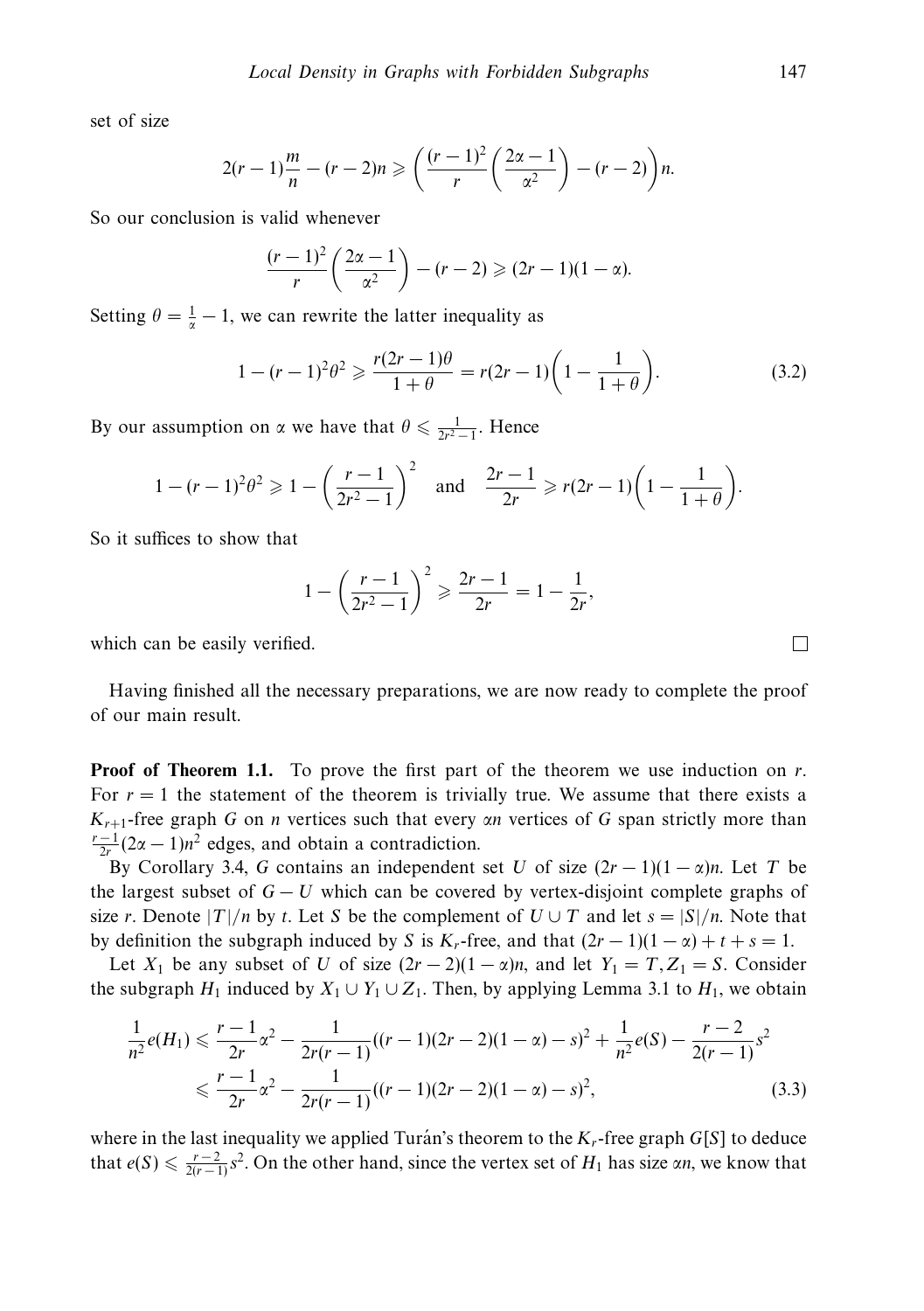$\frac{1}{n^2}e(H_1) > \frac{r-1}{2r}(2\alpha - 1) = \frac{r-1}{2r}(\alpha^2 - (1-\alpha)^2)$  so we obtain  $\frac{1}{2r(r-1)}(2(r-1)^2(1-\alpha) - s)^2 <$  $\frac{r-1}{2r}(1-\alpha)^2$ , that is,

$$
|2(r-1)^2(1-\alpha)-s| < (r-1)(1-\alpha). \tag{3.4}
$$

In particular, this implies  $s < (r-1)(2r-1)(1-\alpha)$ .

Define the value of *q* to be  $q = \frac{(1 - \alpha) - t}{r}$  if  $t < (1 - \alpha)$  and zero otherwise. Certainly *s* ≥ *rq*, since otherwise *U* would be independent of size at least *αn*, which contradicts our assumption about *G*. Let  $X_2$  be a subset of *U* of size  $((2r - 1)(1 - \alpha) - q)n$ , let  $Z_2$  be a subset of *S* of size  $(s - (r - 1)q)n$  and let  $Y_2$  be a subset obtained by deleting  $(\frac{1-\alpha}{r} - q)n$ vertex-disjoint copies of  $K_r$  from *T*. Note that by definition  $|X_2| + |Y_2| + |Z_2| = \alpha n$ . As before, by applying Lemma 3.1 to the graph  $H_2$  with the vertex set  $X_2 \cup Y_2 \cup Z_2$ , we conclude that

$$
\frac{1}{n^2}e(H_1) \le \frac{r-1}{2r}\alpha^2 - \frac{((r-1)((2r-1)-q)(1-\alpha)-s+(r-1)q)^2}{2r(r-1)} + \frac{e(Z_2)}{n^2} - \frac{r-2}{2(r-1)}|Z_2|^2
$$
  

$$
\le \frac{r-1}{2r}\alpha^2 - \frac{1}{2r(r-1)}((r-1)(2r-1)(1-\alpha)-s)^2.
$$

Again as before, we deduce that  $\frac{1}{2r(r-1)}((r-1)(2r-1)(1-\alpha)-s)^2 < \frac{r-1}{2r}(1-\alpha)^2$ . This implies  $|(r-1)(2r-1)t-s| < (r-1)(1-\alpha)$ , so that  $s > 2(r-1)^2(1-\alpha)$ .

Next consider the *Kr*-free subgraph induced by the set *S*. Since

$$
\alpha_1 = \frac{s - (1 - \alpha)}{s} = 1 - \frac{(1 - \alpha)}{s} > 1 - \frac{1}{2(r - 1)^2},\tag{3.5}
$$

by the induction hypothesis *G*[*S*] contains a subset  $Z_3$  of size  $(s - (1 - \alpha)n$  such that

$$
e(Z_3) \leqslant \frac{r-2}{2(r-1)}(2\alpha_1-1)s^2 = \frac{r-2}{2(r-1)}((s-(1-\alpha))^2-(1-\alpha)^2).
$$

Finally, let  $X_3 = U$  and  $Y_3 = T$ . Then, by applying Lemma 3.1 to the graph  $H_3$  induced by  $X_3 \cup Y_3 \cup Z_3$ , we deduce

$$
\frac{1}{n^2}e(H_3) \leq \frac{r-1}{2r}\alpha^2 - \frac{(((r-1)(2r-1)+1)(1-\alpha)-s)^2}{2r(r-1)} + \frac{e(Z_3)}{n^2} - \frac{r-2}{2(r-1)}(s-(1-\alpha))^2
$$
  

$$
\leq \frac{r-1}{2r}\alpha^2 - \frac{(((r-1)(2r-1)+1)(1-\alpha)-s)^2}{2r(r-1)} - \frac{r-2}{2(r-1)}(1-\alpha)^2.
$$

Again, since  $H_3$  has *αn* vertices it satisfies  $\frac{1}{n^2}e(H_3) > \frac{r-1}{2r}(\alpha^2 - (1-\alpha)^2)$ . Hence

$$
\frac{1}{2r(r-1)}(((r-1)(2r-1)+1)(1-\alpha)-s)^2 < \frac{1}{2r(r-1)}(1-\alpha)^2.
$$

Therefore

$$
|((r-1)(2r-1)+1)(1-\alpha)-s| < (1-\alpha),\tag{3.6}
$$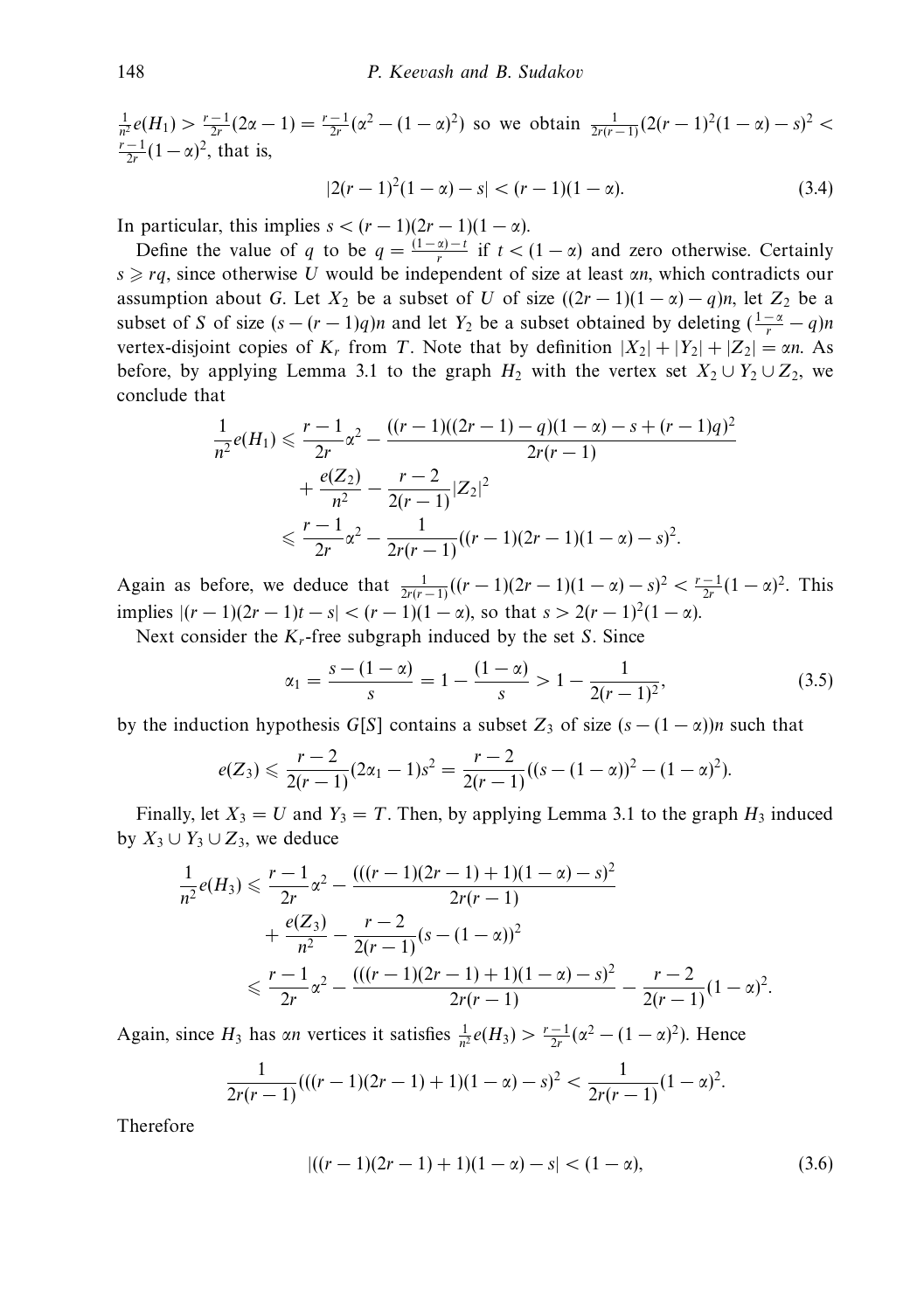which implies that  $s > (r - 1)(2r - 1)(1 - \alpha)$ . This contradicts inequality (3.4) and completes the proof of the first part of the theorem.

Next we show that the Turan graph is the unique extremal graph for the local density problem. First of all we consider the conditions under which equality holds in Lemma 3.1. From the equality case of Turan's theorem we know that Y must be a Turan graph and contain  $\frac{r-1}{2r}y^2n^2$  edges. We must also have as many cross-edges as possible, that is,

$$
e(X, Y) = \frac{r-1}{r} \, xyn^2, \quad e(Y, Z) = \frac{r-1}{r} \, y \, zn^2, \quad e(X, Z) = x \, zn^2.
$$

Now suppose that *G* is a *Kr*+1-free graph on *n* vertices such that every *αn* set spans at least  $\frac{r-1}{2r}(2\alpha-1)n^2$  edges. Partition the vertices of *G* into a disjoint union of sets *U*, *T* and *S* as in the proof of the first part of the theorem. Then it is easy to see that we can avoid a contradiction only if the inequalities (3.4) and (3.6) hold as equalities. This implies that  $|S| = (r-1)|U|$ .

Note that  $H_1$  was formed by deleting  $(1 - \alpha)n$  vertices from *U* to form  $X_1$ , and taking  $Y_1 = T$ ,  $Z_1 = S$ . By the above discussion, we obtain a contradicting inequality in (3.3) unless *G*[*T*] is a Turan graph with  $\frac{r-1}{2r}t^2n^2$  edges and *G*[*S*] is a Turan graph with  $\frac{r-2}{2(r-1)}s^2n^2$ edges. We must also have

$$
e(X_1, S) = |X_1| |S|, \quad e(X_1, T) = \frac{r-1}{r} |X_1| |T|, \quad e(S, T) = \frac{r-1}{r} |S| |T|.
$$

All this should be valid for every subset  $X_1$  of *U* of size  $|U| - (1 - \alpha)n$ . Therefore, by choosing  $X_1$  uniformly at random we obtain that the expected value

$$
\mathbf{E}(e(X_1, S) + e(X_1, T)) = \frac{|X_1|}{|U|}(e(U, S) + e(U, T)) = |X_1| |S| + \frac{r-1}{r} |X_1| |T|.
$$

This implies that  $e(U, S) + e(U, T) = |U||S| + \frac{r-1}{r}|U||T|$ . Now, similar computations to those in the proof of Lemma 3.1 show that

$$
e(G) = \frac{r-1}{2r}(|U| + |S| + |T|)^2 - \frac{1}{2r(r-1)}((r-1)|U| - |S|)^2
$$

$$
+ e(S) - \frac{r-2}{2(r-1)}|S|^2 = \frac{r-1}{2r}n^2.
$$

This completes the proof of the theorem, since the only  $K_{r+1}$ -free graph of order *n* with  $\frac{r-1}{2r}n^2$  edges is a Turan graph. □

Let us now examine more carefully the first part of the proof to work out the best range of *α* given by our method. Suppose we want to prove that, if  $c_r \le a \le 1$ , then any *K<sub>r+1</sub>*-free graph of order *n* contains a set of *αn* vertices spanning at most  $\frac{r-1}{2r}(2\alpha-1)n^2$ edges. We choose *U* to be an independent set of size  $k_r(1-\alpha)n$ , for some  $k_r$ . From (3.2) we see that we need to choose  $c_r$  such that, if  $\alpha \geq c_r$ , then  $\theta = \frac{1}{\alpha} - 1$  satisfies

$$
1 - (r - 1)^2 \theta^2 \geqslant \frac{rk_r \theta}{1 + \theta}.
$$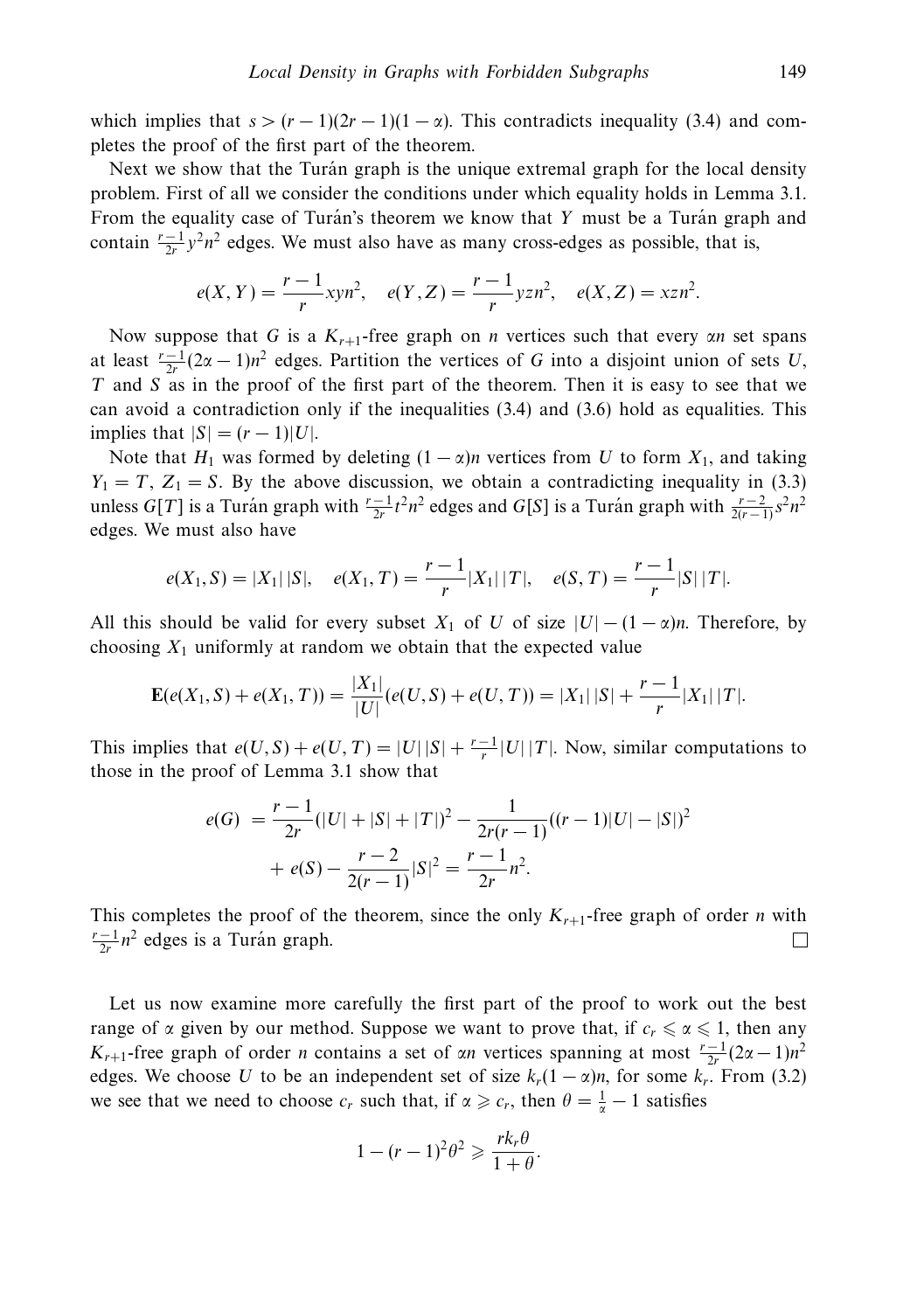From this choice of *U* we follow the proof to deduce that  $s > (r - 1)(k_r - 1)(1 - \alpha)$ . Then (3.5) becomes

$$
\alpha_1 = 1 - \frac{1 - \alpha}{s} > 1 - \frac{1}{(r - 1)(k_r - 1)}.
$$

Therefore, for the application of the inductive hypothesis to be valid we need

$$
c_{r-1} \geq 1 - \frac{1}{(r-1)(k_r-1)}.
$$

This implies that our proof works for *cr*, satisfying the following recursion.

- $c_2 = \frac{3}{5}$ .
- For  $r \ge 3$ , let  $k_r = \frac{1}{(r-1)(1-c_{r-1})} + 1$  and let  $\theta_r > 0$  be maximal such that

$$
1 - (r - 1)^2 \theta_r^2 \geqslant rk_r \frac{\theta_r}{1 + \theta_r}.
$$

Then  $c_r = \frac{1}{1 + \theta_r}$ .

We conclude this section by presenting the first few values of *cr*, which can be computed from the above recursion:  $c_3 = 0.8661$ ,  $c_4 = 0.9318$ ,  $c_5 = 0.9585$ ,  $c_6 = 0.972$ .

## **4.** Local density version of the Erdős–Stone theorem

In this short section we show how to use Theorem 1.1 to deduce a similar statement about edge distribution in graphs with any fixed forbidden subgraph. This implies the local density version of the Erdős–Stone theorem. Our proof uses Szemerédi's Regularity Lemma and we refer the interested reader to the excellent survey by Komlós and Simonovits [6], which discusses various applications of this powerful tool.

We start with a few definitions, most of which follow [6]. Let  $G = (V, E)$  be a graph, and let *A* and *B* be two disjoint subsets of *V*(*G*). If *A* and *B* are non-empty, define the density of edges between *A* and *B* by

$$
d(A, B) = \frac{e(A, B)}{|A| |B|}.
$$

For  $\epsilon > 0$  the pair  $(A, B)$  is called  $\epsilon$ -regular if, for every  $X \subset A$  and  $Y \subset B$  satisfying  $|X| > \epsilon |A|$  and  $|Y| > \epsilon |B|$ , we have

$$
|d(X, Y) - d(A, B)| < \epsilon.
$$

An *equitable partition* of a set  $V$  is a partition of  $V$  into pairwise disjoint classes *V*<sub>1</sub>,...,*V*<sub>k</sub> of almost equal size, that is,  $||V_i| − |V_j|| ≤ 1$  for all *i*, *j*. An equitable partition of the set of vertices *V* of *G* into the classes  $V_1, \ldots, V_k$  is called  $\epsilon$ -regular if  $|V_i| \leq \epsilon |V|$ for every *i* and all but at most  $\epsilon k^2$  of the pairs  $(V_i, V_j)$  are  $\epsilon$ -regular. The above partition is called *totally e-regular* if all the pairs  $(V_i, V_j)$  are  $\epsilon$ -regular. The following celebrated lemma was proved by Szemerédi in [9].

**Lemma 4.1.** For every  $\epsilon > 0$  there is an integer  $M(\epsilon)$ , such that every graph of order  $n > 0$  $M(\epsilon)$  has an  $\epsilon$ -regular partition into *k* classes, where  $k \le M(\epsilon)$ .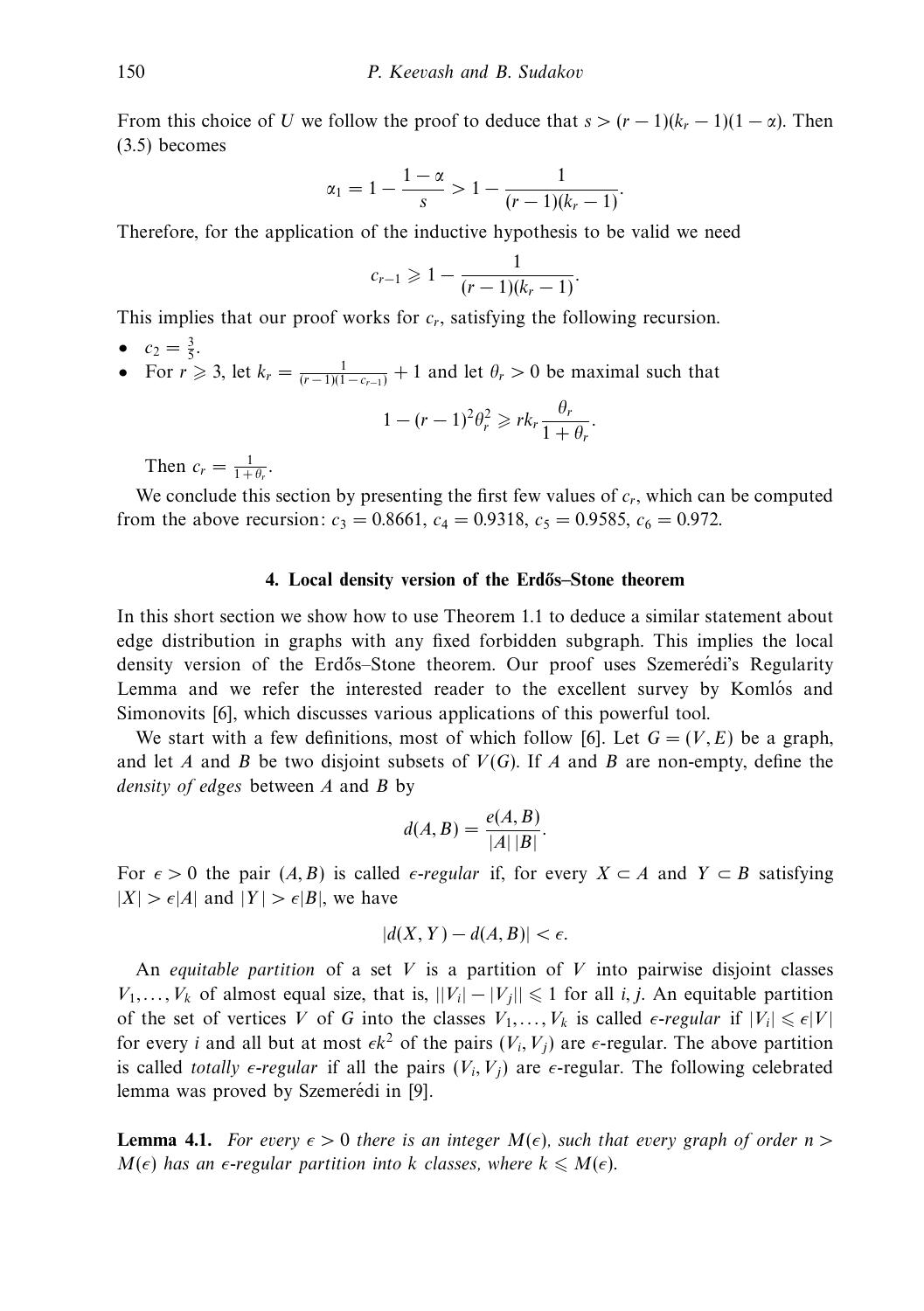In order to apply the Regularity Lemma we need to show the existence of a complete multipartite subgraph in graphs with a totally  $\epsilon$ -regular partition. This is established in the following well-known lemma: see, e.g., [6].

**Lemma 4.2.** For every  $\delta > 0$  and integers *m* and *t* there exist an  $0 < \epsilon = \epsilon(\delta, t, m)$  and  $n_0 = n_0(\delta, t, m)$  with the following property. If *G* is a graph of order  $n > n_0$  and  $(V_1, \ldots, V_m)$ is a totally  $\epsilon$ -regular partition of vertices of G such that  $d(V_i, V_j) \geq \delta$  for all  $i < j$ , then G contains a complete m-partite subgraph  $K_m(t)$ .

**Proof of Theorem 1.4.** Let *r* and *t* be fixed positive integers and let *G* be a graph of order *n* not containing a copy of  $K_{r+1}(t)$ . Suppose  $\delta > 0$  and let  $\epsilon = \min(\delta, \epsilon(\delta, t, r + 1))$ , where  $\epsilon(\delta, t, r + 1)$  is defined in the previous statement. Then, by Lemma 4.1, for sufficiently large *n* there exists an  $\epsilon$ -regular partition  $(V_1, \ldots, V_k)$  of vertices of *G*.

Consider a new graph *G'* on the vertices  $\{1, \ldots, k\}$  in which  $(i, j)$  is an edge if and only if  $(V_i, V_j)$  is an  $\epsilon$ -regular pair with density at least  $\delta$ . We claim that *G'* contains no clique of size  $r + 1$ . Indeed, any such clique in *G'* corresponds to  $r + 1$  parts in the partition of *G* such that any pair of them is  $\epsilon$ -regular and has density at least  $\delta$ . This contradicts our assumption on *G*, since by Lemma 4.2 the union of these parts will contain a copy of the complete  $(r + 1)$ -partite graph  $K_{r+1}(t)$ .

Next, by applying Theorem 1.1 to graph *G'*, we deduce that it contains a subset W' of size  $\lfloor \alpha k \rfloor$  that spans at most  $\frac{r-1}{2r}(2\alpha-1)k^2$  edges of *G'*. Then  $W = \bigcup_{i \in W'} V_i$  is a subset of *G* of size at least  $(\frac{n}{k} - 1)|\alpha k| > \alpha n - \frac{2n}{k} > \alpha n - 2\delta n$  which contains at most  $\frac{r-1}{2r}(2\alpha - 1)k^2$ *ε*-regular pairs with density at least  $\delta$ . These pairs span at most  $\frac{r-1}{2r}(2\alpha-1)n^2$  edges. Note also that the total number of edges in *G* that lie within classes of the partition, or that belong to a non-regular pair, or that join a pair of classes of density less than  $\delta$  is at most  $n^2/k + \epsilon n^2 + \delta n^2 \leq 3\delta n^2$ . Therefore *W* spans at most  $\left(\frac{r-1}{2r}(2\alpha-1)+3\delta\right)n^2$  edges. Complete it arbitrarily to a subset of *G* size *αn*. Clearly, the new set spans at most

$$
\left(\frac{r-1}{2r}(2\alpha-1)+3\delta\right)n^2+2\delta n^2=\left(\frac{r-1}{2r}(2\alpha-1)+5\delta\right)n^2
$$

edges. This completes the proof of the theorem.

## **5. Concluding remarks**

In this paper we have proved that, if *G* is a  $K_{r+1}$ -free graph on *n* vertices and  $1 - \frac{1}{2r^2} \leq$  $\alpha \leq 1$ , then *G* contains a set of *αn* vertices spanning at most  $\frac{r-1}{2r}(2\alpha-1)n^2$  edges. The value  $\frac{r-1}{2r}(2\alpha-1)$  given for the local density is best possible, as it is attained by the corresponding Turán graph  $T_r(n)$ . On the other hand, the range of  $\alpha$  in which we make our statement is relatively small. It would be very interesting to extend this range, even if one could only prove the first part of our theorem, namely, without characterizing the extremal graphs. As already mentioned in the introduction, the given formula describes the local density of  $T_r(n)$  provided  $\alpha \geqslant \frac{r-1}{r}$ , so it is natural to believe that the following might be true.

 $\Box$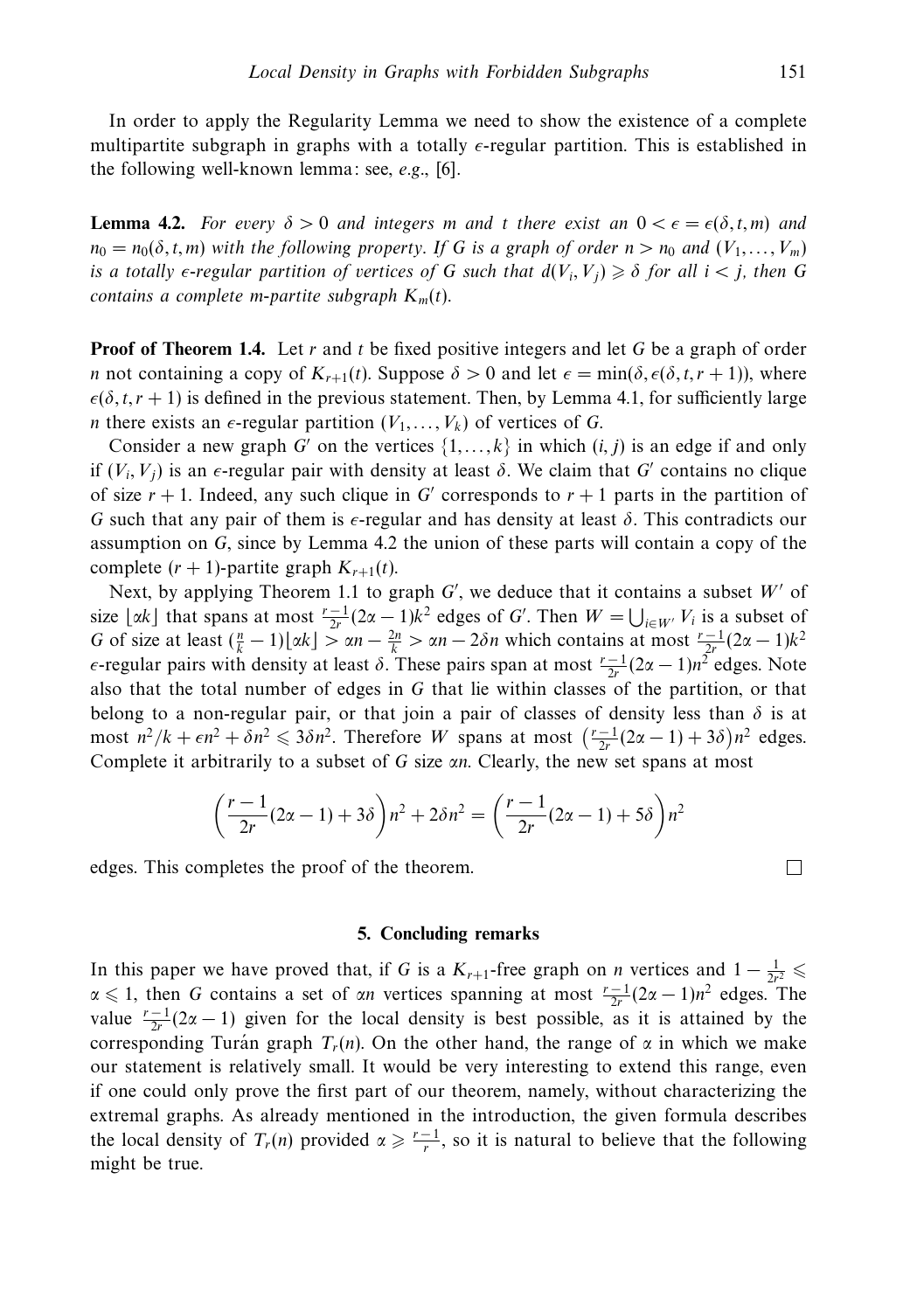**Conjecture 5.1.** Let  $r \ge 3$  and let *G* be a  $K_{r+1}$ -free graph on *n* vertices. If  $\frac{r-1}{r} \le \alpha \le 1$ , then *G* contains a set of  $\alpha n$  vertices spanning at most  $\frac{r-1}{2r}(2\alpha-1)n^2$  edges.

Note that the above statement is not true if  $r = 2$ , by the example given earlier of the blow-up of a 5-cycle. On the other hand for  $r \geqslant 3$ , Chung and Graham [3] made the even more ambitious conjecture that the corresponding Turan graph should be extremal for the problem of maximizing local density in  $K_{r+1}$ -free graphs for any  $\alpha \geq 1/2$ . In particular, for  $\alpha = 1/2$  they conjectured the following.

**Conjecture 5.2.** Let  $r \geq 3$  and let G be a  $K_{r+1}$ -free graph of order *n*. Then G contains  $n/2$ vertices which span at most  $\frac{r-2}{8r}n^2$  edges if *r* is even and at most  $\frac{(r-1)^2}{8r^2}n^2$  edges if *r* is odd.

By analogy with the triangle-free case, it is natural to try to disprove this by considering the blow-up of an appropriate Ramsey graph. It is worth mentioning here that we have checked the blow-ups of the graphs that give the values of two small Ramsey numbers, *R*(4*,* 3) and *R*(4*,* 4), but that this construction fails to produce a counterexample to the Chung–Graham conjecture. This may be taken as weak supporting evidence. Finally we want to present an argument that gives a more compelling reason for there to be some room for improvement in our result.

In the proof of Theorem 1.1, the first crucial step is to find a sufficiently large independent set, which we deduce from a lower bound on the number of edges in the graph *G* given by a simple averaging argument. But, as observed in [7], given this independent set, we can iteratively improve our bound on the number of edges in *G* and so find a bigger independent set as follows.

Suppose that we have a graph *G* on *n* vertices such that every *αn* set spans more than *βn*<sup>2</sup> edges, and we also have some independent set *A* of size *γn*, for some  $1 - \alpha \leq \gamma \leq \alpha$ . Let *B* denote the complement of *A* in *G*. Define *d* to be the density of edges between *A* and *B* and let  $\theta = e(B)/|B|^2$ . Then it is easy to check

$$
\frac{1}{n^2}e(G) = d\gamma(1-\gamma) + \theta(1-\gamma)^2.
$$

Consider the two subsets obtained by taking all vertices of *A* and a random part of *B*, or all vertices of *B* and random part of *A* so that the total number of vertices is *αn*. Using a simple averaging argument we obtain the following inequalities:

$$
d\gamma(\alpha - \gamma) + \theta(\alpha - \gamma)^2 > \beta,
$$
  

$$
d(1 - \gamma)(\alpha + \gamma - 1) + \theta(1 - \gamma)^2 > \beta.
$$

By taking the sum of the first inequality multiplied by  $\frac{(1-\gamma)^2}{\alpha(\alpha-\gamma)}$  and the second inequality multiplied by  $\frac{y}{\alpha}$ , after some algebraic manipulation, we get

$$
e(G) = (d\gamma(1-\gamma) + \theta(1-\gamma)^2)n^2 > \left(\frac{1-2\gamma + \gamma\alpha}{\alpha(\alpha-\gamma)}\right)\beta n^2.
$$

Now suppose, for instance, we are trying to prove the result in the *K*4-free case, with *α* slightly below 0.8661 (the threshold for finding an independent set of size  $\frac{9}{4}(1-\alpha)n$ ).